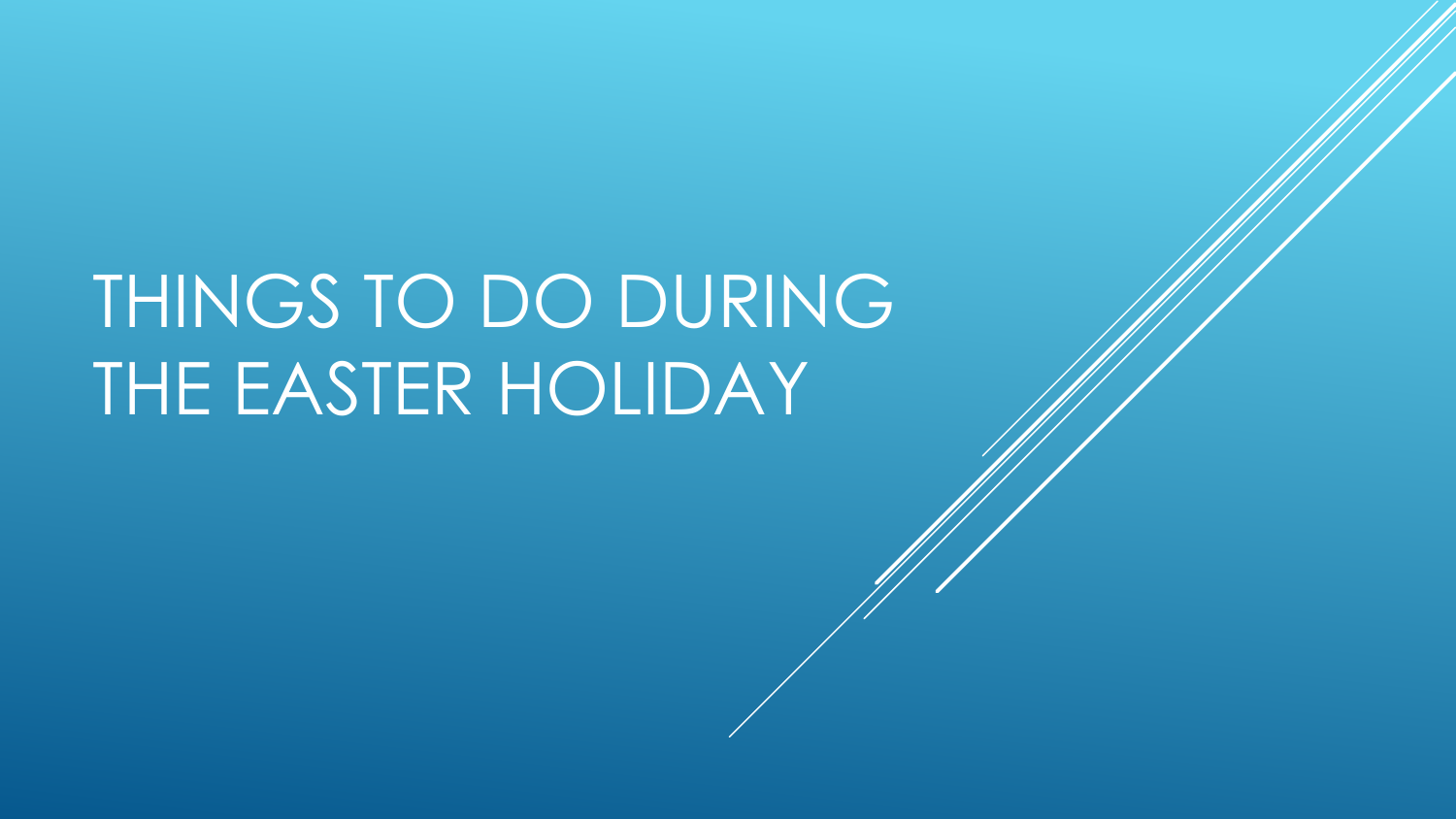## DEAR PARENTS, GUARDIANS AND PUPILS

We are about to have perhaps, one of the most different Easter Holiday that any of us has experienced.

What follows are some ideas that we hope  $\sqrt{\frac{1}{2}}\sqrt{\frac{1}{2}}$  enjoy and help keep you busy, keep fit and stay we

We hope that you enjoy them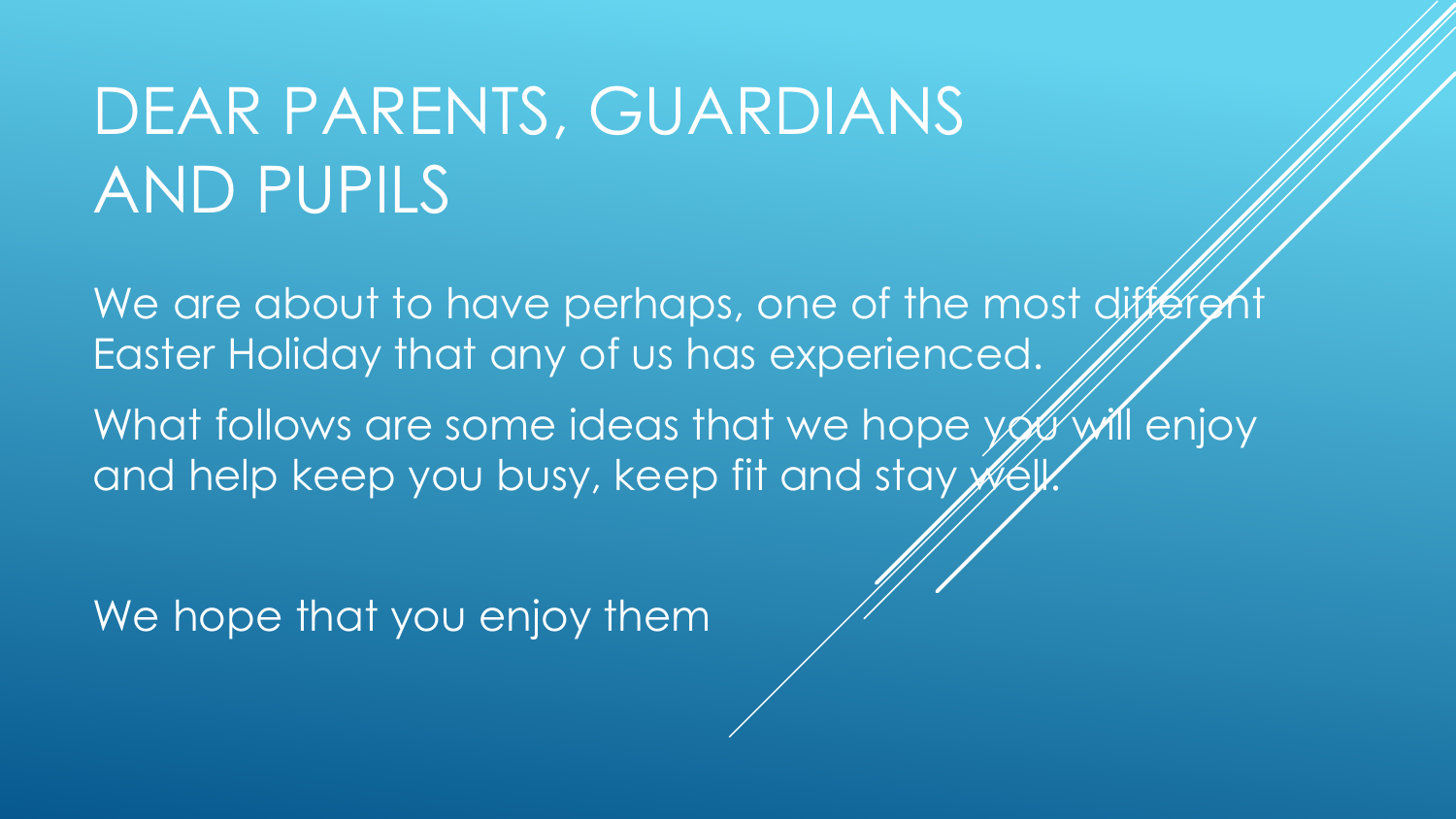## BE CREATIVE

- For some creative prompts Follow the Oakham School Art Department's Instagram page for great ideas; @ @oakham\_art
- Download the app '*1 second everyday*' and make a video diary.
- Submit an entry to our photography competition. All you have to  $\partial \mathscr{B}$  is capture 'Something Different' and submit your picture at the end of the holidays. Upload your entry to Moodle on this link; https://moodle.oakham.rutland.sch.uk/course/view.php?id=27
- Take part in our Cooking Challenge; Everyone in the family cooks one meal each week. Take a picture of it and share your favourite recipes. We will then make a Oakham favourite recipe book. Upload your photograph and recipe to Moodle here; <https://moodle.oakham.rutland.sch.uk/enrol/index.php?id=278>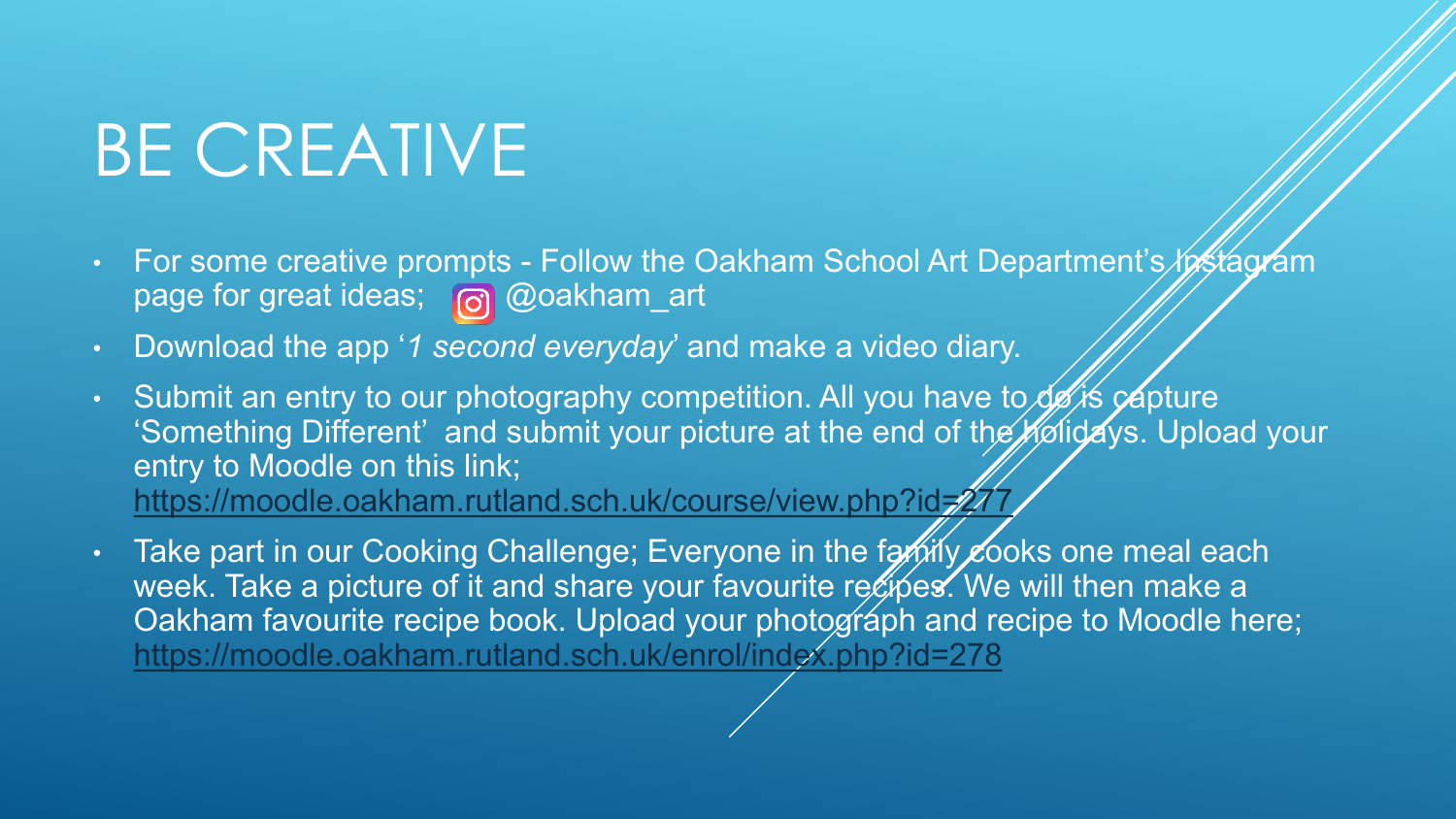## KEEPING FIT

- Daily exercise matters- Forms L1-4 upload your routines to your OneNote accounts on Teams
- Develop your own Alphabet challenge
- Have a go at writing your own fun circuit
- On the next page you will see an idea to get you started

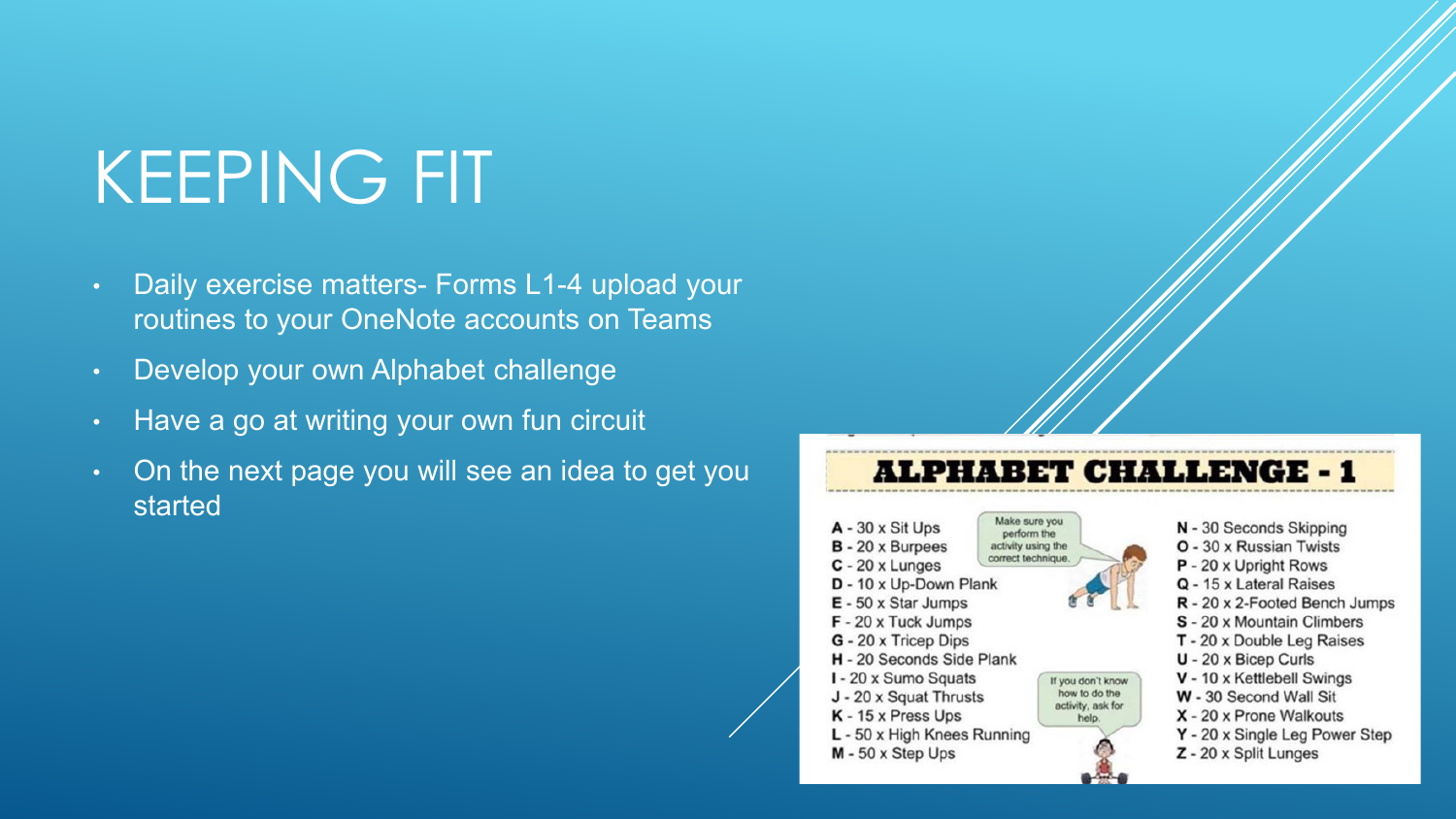## AN IDEA TO GET YOU STARTED



**Station instructions:** 

- 1. kick the football into the goal, trying to get into to different spots each time.
- 2. Bowl the ball at the wicket, trying to hit the little pegs off at the top (or just hitting it).
- 3. Throw the hoops onto the cone in front.
- 4. Use the hula hoop for a full minute. Try using two instead of one!
- Bounce on the pogo stick and do 50 jumps on it. 5.
- 6. Throw the basketball into the hoop. If you don't get it in, carry on doing it until you get it in another two times.

Note: put everything back how it was as quickly as possible once you've finished. Note: make sure to run between the different stations to get your heart pumping.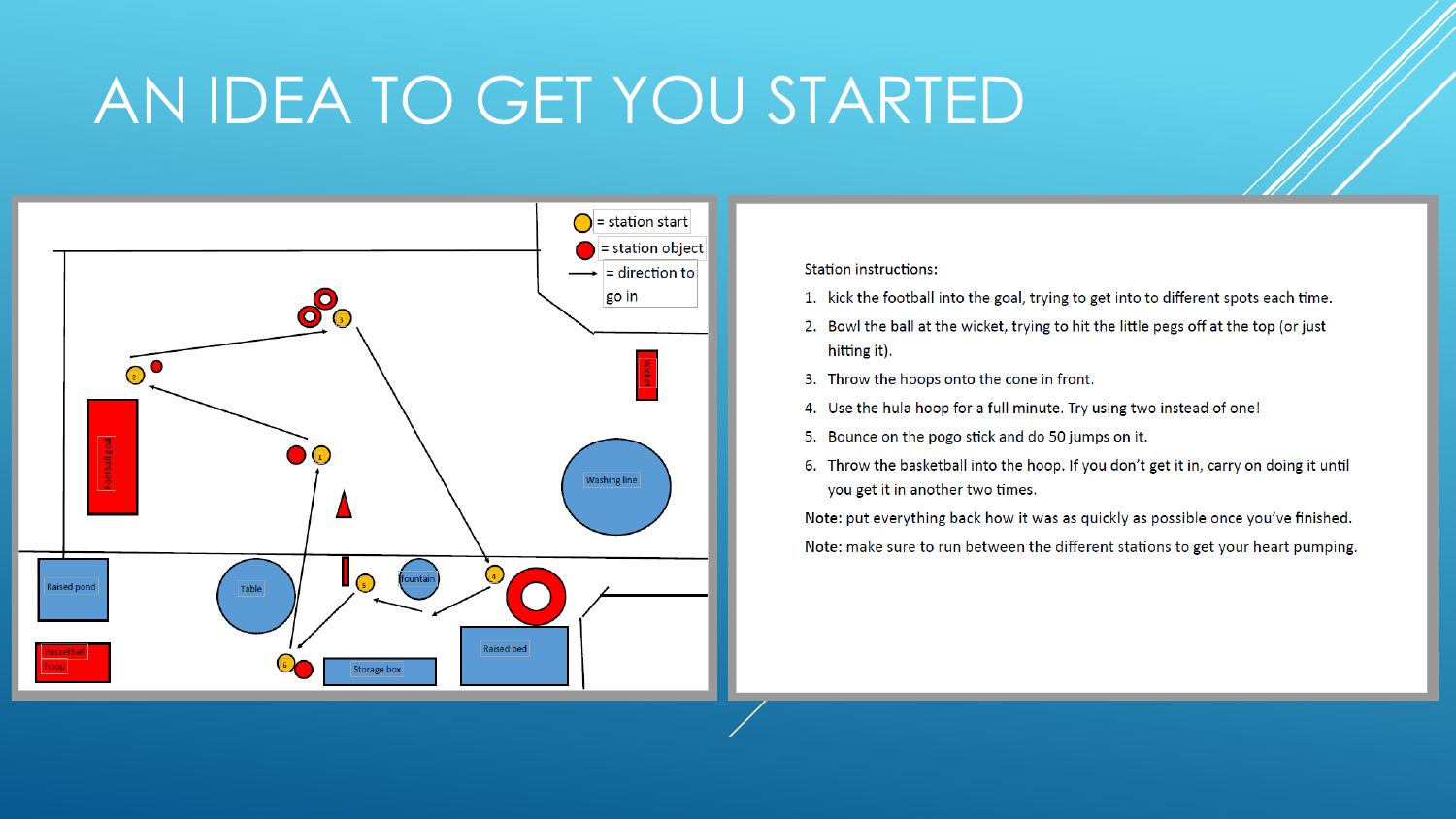# READING AND WRITING DURING THE HOLIDAY

- Enter the Short Story competition; details here  $\Box$
- Reading ideas Form L1-4

<https://www.lovereading4schools.co.uk/lists/36/Year-6-age-10-11>

<https://www.lovereading4schools.co.uk/lists/37/Year-7-age-11-12>

<https://www.lovereading4schools.co.uk/lists/38/Year-8-age-12-13>

<https://www.lovereading4schools.co.uk/lists/39/Year-9-age-13-14>

<https://www.lovereading4schools.co.uk/lists/13385/Year-10-age-14-15>

• Other reading ideas

<https://www.goodreads.com/shelf/show/50-books-to-read-before-you-die>

• Academic reading list

<https://www.oakham.rutland.sch.uk/academic/the-importance-of-reading>

• Form 3- finish your individual project!

### **Creative Writing Competition 2020**

#### **Information for entrants:**

- Short Stories must be between 500-1000 words and must be the entrants own unpublished work.
- Poems no longer than 2 sides of A4
- The theme for the competition is: **Truth**, but feel free to use your own theme.
- The competition is open to all students.
- One entry per student.
- Please send your entries as a Word document.
- The short-listed entries will be judged by acclaimed poet and author Luke Kennard.
- Short-listed entrants must be willing to read or have their stories read out loud during the awards evening on Monday 20 April 2020, 9pm.
- By entering the competition you are agreeing to the competition rules.

### **To enter**:

Attach your story to an email and send to Miss O'Hanlon;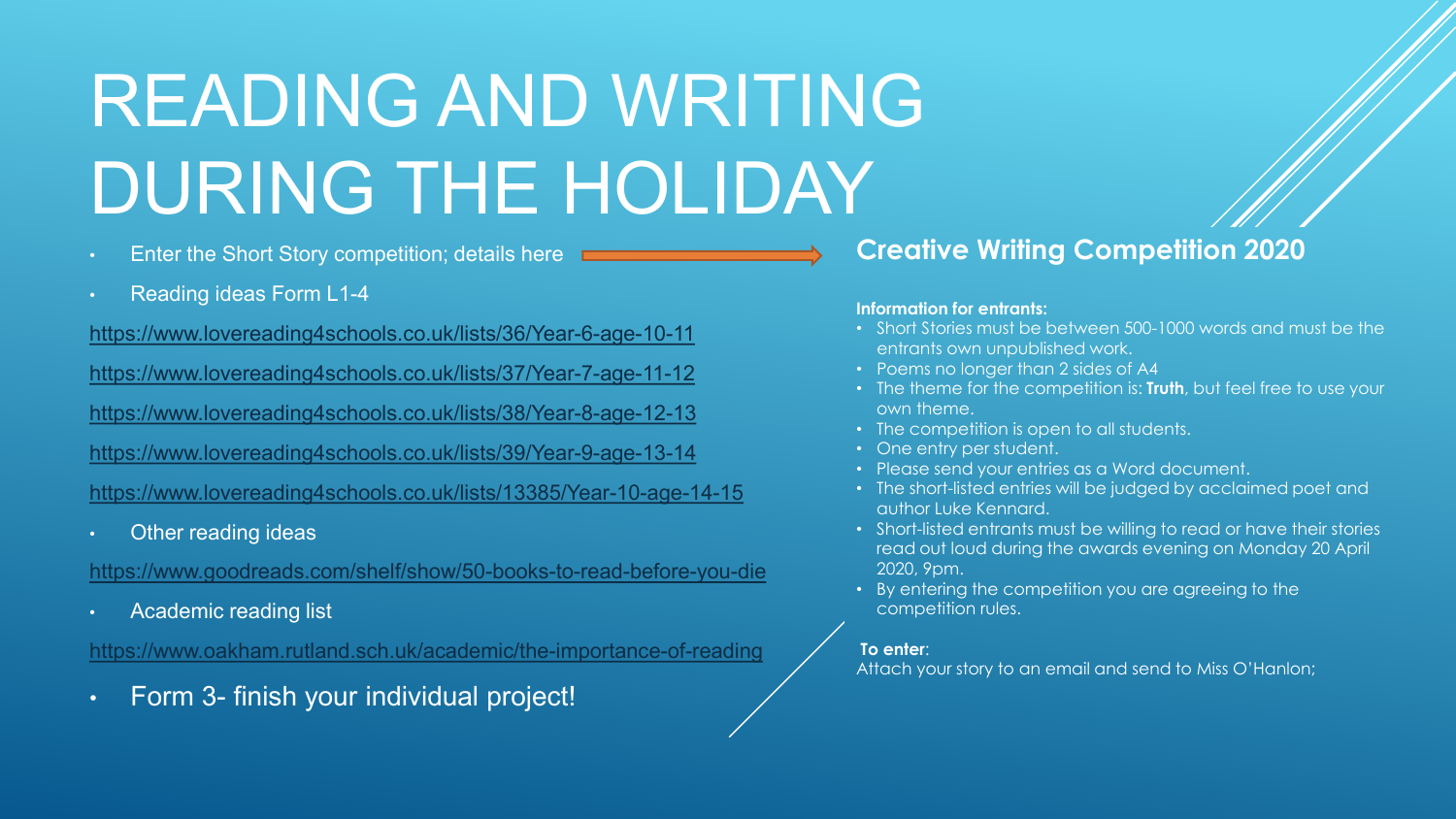## ON LINE SUPPORT

It goes with out saying that the school is still available to support during the holidays.

However, Alicia Drummond is a great practitioner who as a school we have used a number of thes. She is offering both free resources plus some on line talks (nominal charge £6)

**For Free resources follow this link:** <https://www.teentips.co.uk/resources/>

**Talks For Parents** - Parenting During Isolation, First Aid For Your Child's Mind and Techs & Screens.

**Talks For Teenagers** - Managing The Stresses of Life.

Each hour-long talk, hosted live by Alicia, can be accessed online at home and there will be the opportunity to ask questions.

**For Online Talks follow this link:** <https://www.teentips.co.uk/news/live-online-talks-for-parents>

You can also Sign up as a 'parent' to the Teen Tips newslette*f t*o continue to receive advice using **the following link:** <https://www.teentips.co.uk/sign-up-to-our-newsletter/>

There are also a lot of helpful free blogs, podcasts and  $Q&A$  films on the Teen Tips Website.

We hope these talks and resources will go some way to helping you and your family during this difficult time.